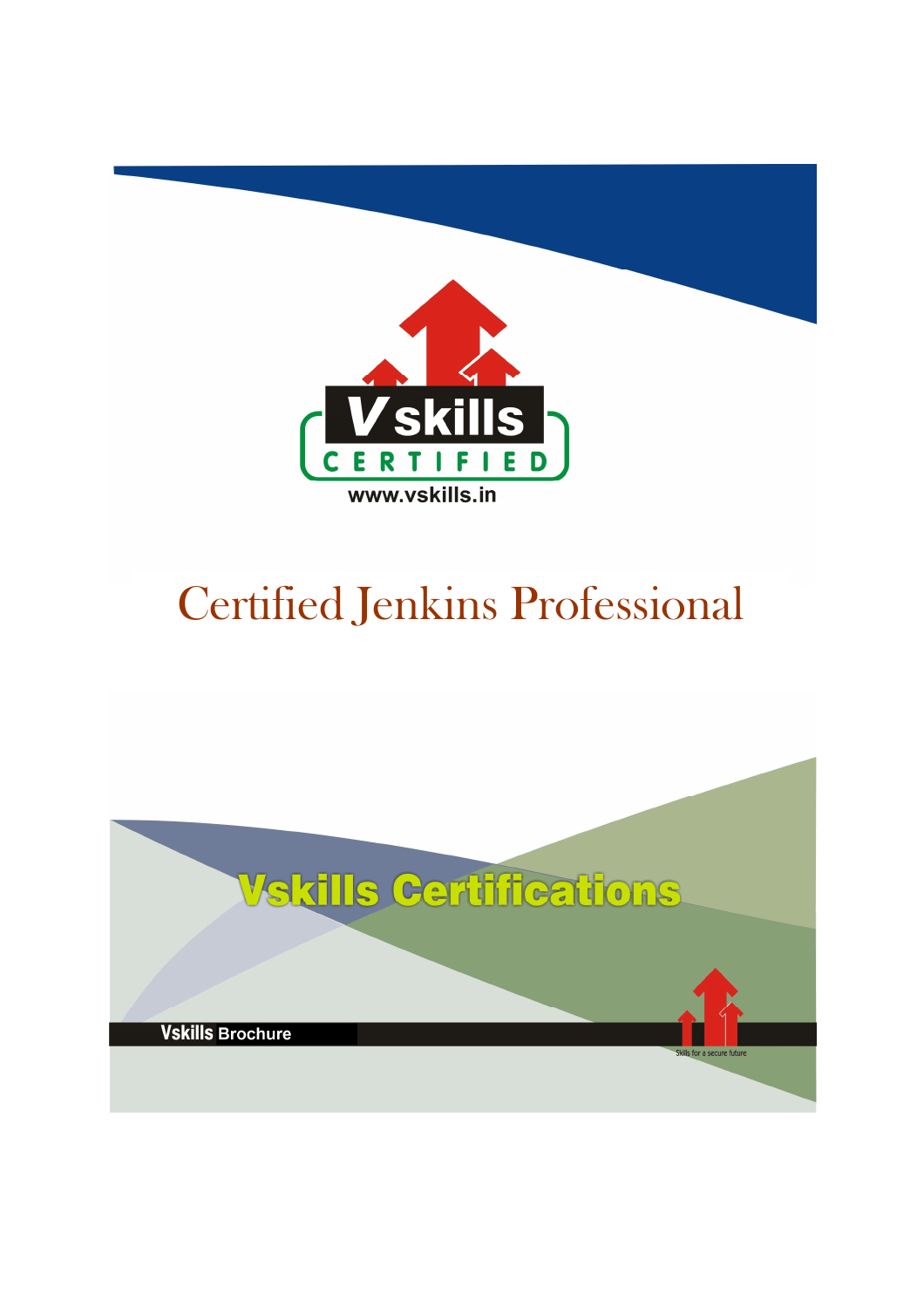## Certified Jenkins Professional

Jenkins is a free and open source automation server written in Java. Jenkins helps to automate the non-human part of the software development process, with continuous integration and facilitating technical aspects of continuous delivery.

## Why should one take this certification?

This Course is intended for professionals and graduates wanting to excel in their chosen areas. It is also well suited for those who are already working and would like to take certification for further career progression.

Earning Vskills Jenkins Professional Certification can help candidate differentiate in today's competitive job market, broaden their employment opportunities by displaying their advanced skills, and result in higher earning potential.

### Who will benefit from taking this certification?

Job seekers looking to find employment in web development, or IT departments of various companies, students generally wanting to improve their skill set and make their CV stronger and existing employees looking for a better role can prove their employers the value of their skills through this certification.

## Test Details

- Duration:  $60$  minutes
- No. of questions:  $50$
- Maximum marks: 50, Passing marks:  $25(50\%)$

There is no negative marking in this module.

### Fee Structure

Rs. 3,499/- (Excludes taxes)\*

\*Fees may change without prior notice, please refer http://www.vskills.in for updated fees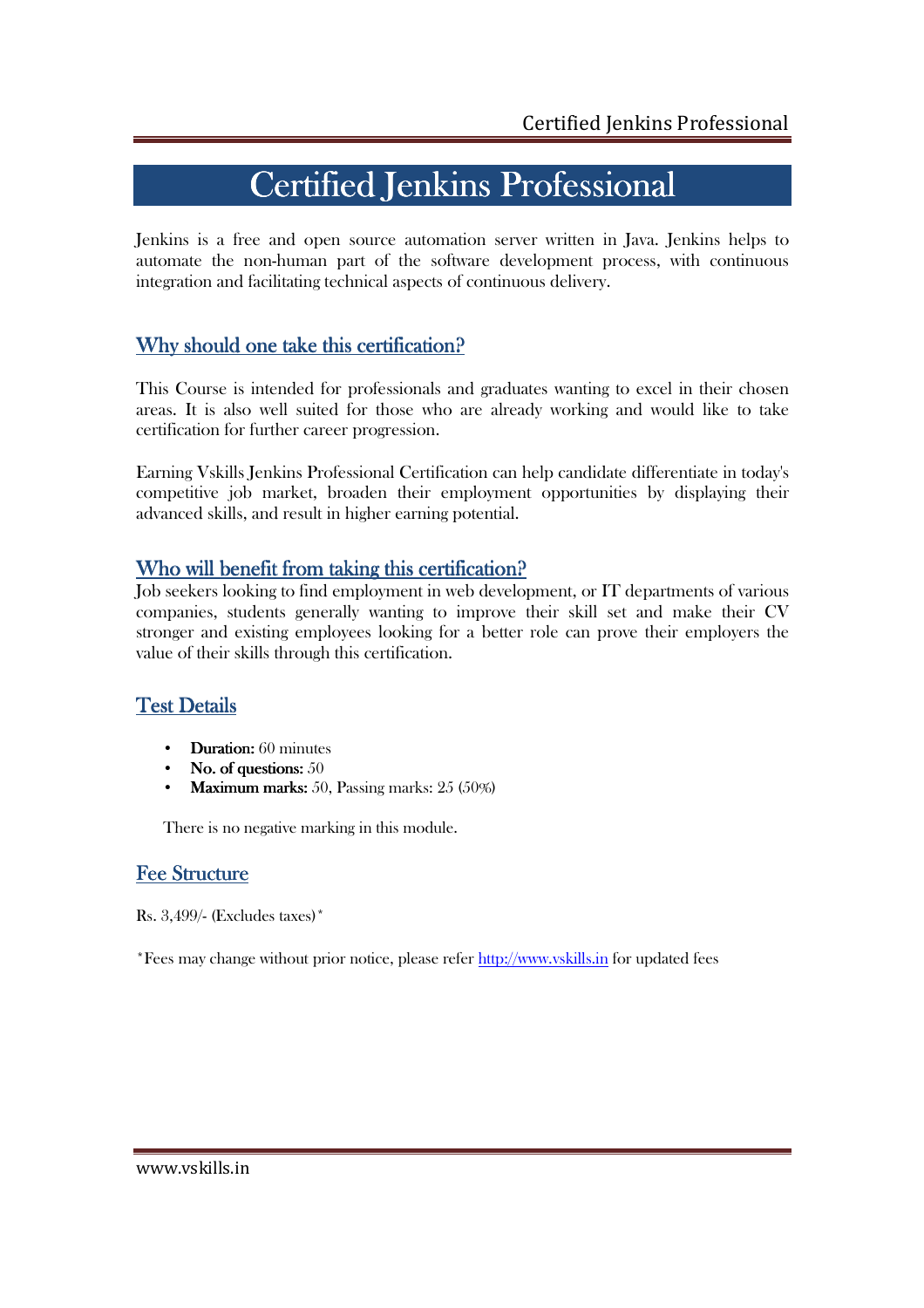## Table of Contents

- 1. Installing Jenkins
- 2. Using Jenkins
- 3. Pipeline
- 4. Managing Jenkins
- 5. System Administration
- 6. Scaling Jenkins